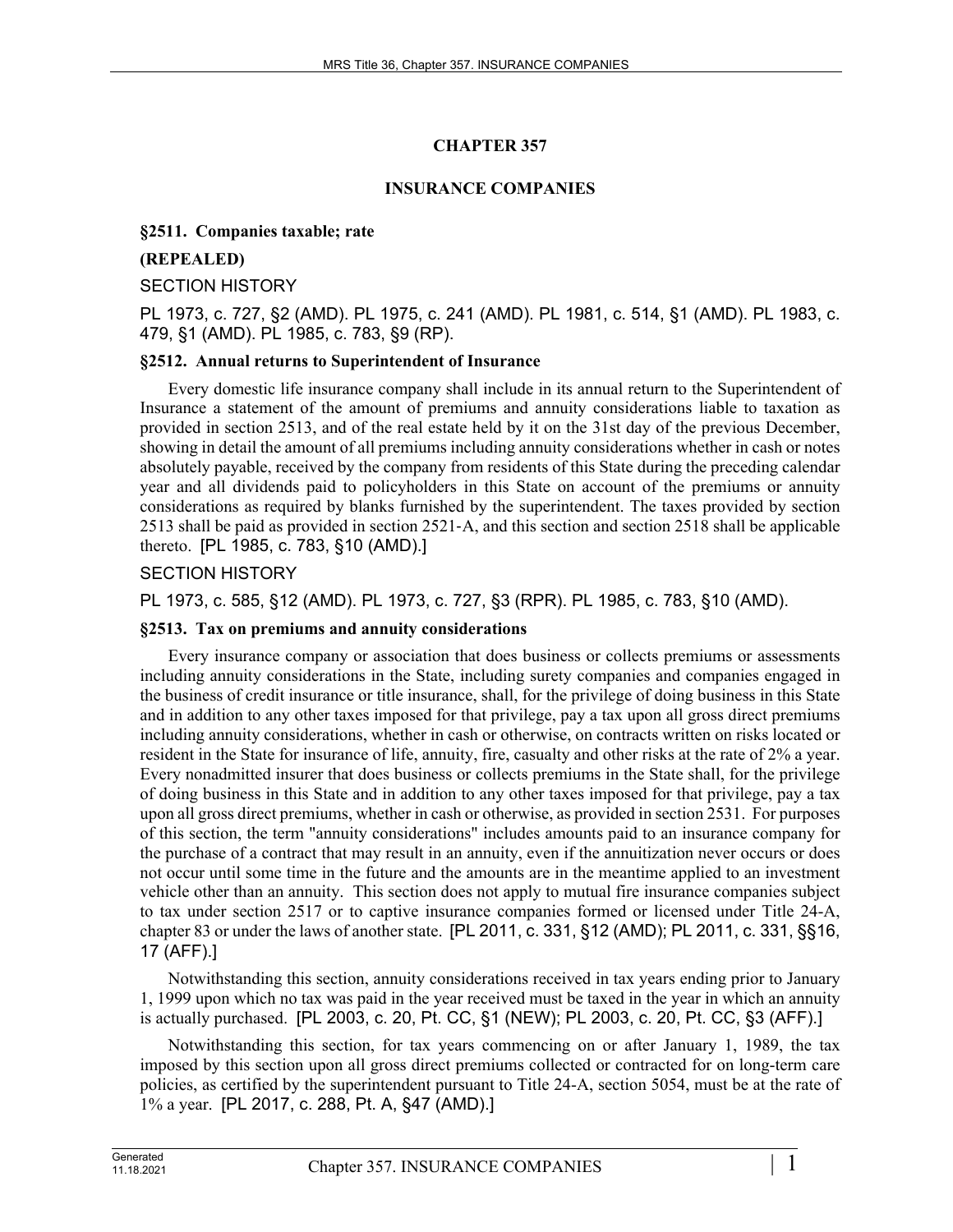Notwithstanding this section, for tax years commencing on or after January 1, 1997, the tax imposed by this section with respect to premiums on qualified group disability policies written by every insurer, except a large domestic insurer, must be at the rate of 1% and must be at the rate of 2.55% with respect to those premiums written by every large domestic insurer. For the purposes of this section, the term "qualified group disability policies" is limited to group health insurance policies properly reported as such in the insurer's annual statement and whose sole coverage is the full or partial replacement of an individual's income in the event of disability. Policies that contain coverages in addition to replacement of income coverage are considered to solely provide that coverage as long as the premium related to the additional coverages is not more than 10% of the total premium charged. The term "qualified group disability policies" does not include workers' compensation insurance policies, policies that include coverages that are collectively renewable, policies that provide for credit disability insurance or policies that pay benefits only upon the occurrence of hospitalization. For purposes of this section, a "large domestic insurer" is any insurer domiciled in this State with assets in excess of \$5,000,000,000 as reported on its annual statement. [PL 1997, c. 496, §1 (NEW).]

## SECTION HISTORY

PL 1973, c. 727, §4 (AMD). PL 1985, c. 783, §11 (AMD). PL 1989, c. 556, §B5 (AMD). PL 1997, c. 496, §1 (AMD). PL 1997, c. 660, §B4 (AMD). PL 2003, c. 20, §CC1 (AMD). PL 2003, c. 20, §CC3 (AFF). PL 2005, c. 218, §30 (AMD). PL 2007, c. 240, Pt. KKKK, §1 (AMD). PL 2007, c. 240, Pt. KKKK, §7 (AFF). PL 2007, c. 627, §52 (AMD). PL 2009, c. 625, §9 (AMD). PL 2011, c. 331, §12 (AMD). PL 2011, c. 331, §§16, 17 (AFF). PL 2017, c. 288, Pt. A, §47 (AMD).

## **§2513-A. Tax on premiums of risk retention groups**

Each risk retention group, as defined in Title 24‑A, section 6093, is liable for payment of premium taxes with respect to direct business for risks resident or located in this State at the same rate and subject to the same interest and penalties as authorized insurers. Each risk retention group shall, on or before March 15th, file with the State Tax Assessor and the Superintendent of Insurance, on forms prescribed by the assessor, a return covering the year ending on the preceding December 31st. At the time of filing the return, each risk retention group shall pay to the assessor the applicable percentage of the difference between the gross and return premiums reported for business transacted during that year. [PL 2007, c. 627, §53 (AMD).]

## SECTION HISTORY

PL 1987, c. 481, §4 (NEW). PL 2007, c. 627, §53 (AMD).

#### **§2513-B. Tax on premiums collected by captive insurers; rate of tax**

#### **(REPEALED)**

#### SECTION HISTORY

PL 1997, c. 435, §2 (NEW). PL 1997, c. 583, §6 (AMD). PL 2007, c. 240, Pt. KKKK, §2 (RP). PL 2007, c. 240, Pt. KKKK, §7 (AFF).

#### **§2513-C. Premium tax on travel insurance premiums**

**1. Definitions.** As used in this section, unless the context otherwise indicates, the following terms have the following meanings.

A. "Blanket travel insurance" has the same meaning as in Title 24-A, section 7052-A, subsection 2. [RR 2021, c. 1, Pt. A, §47 (COR).]

B. "Cancellation fee waiver" has the same meaning as in Title 24-A, section 7052-A, subsection

3. [RR 2021, c. 1, Pt. A, §47 (COR).]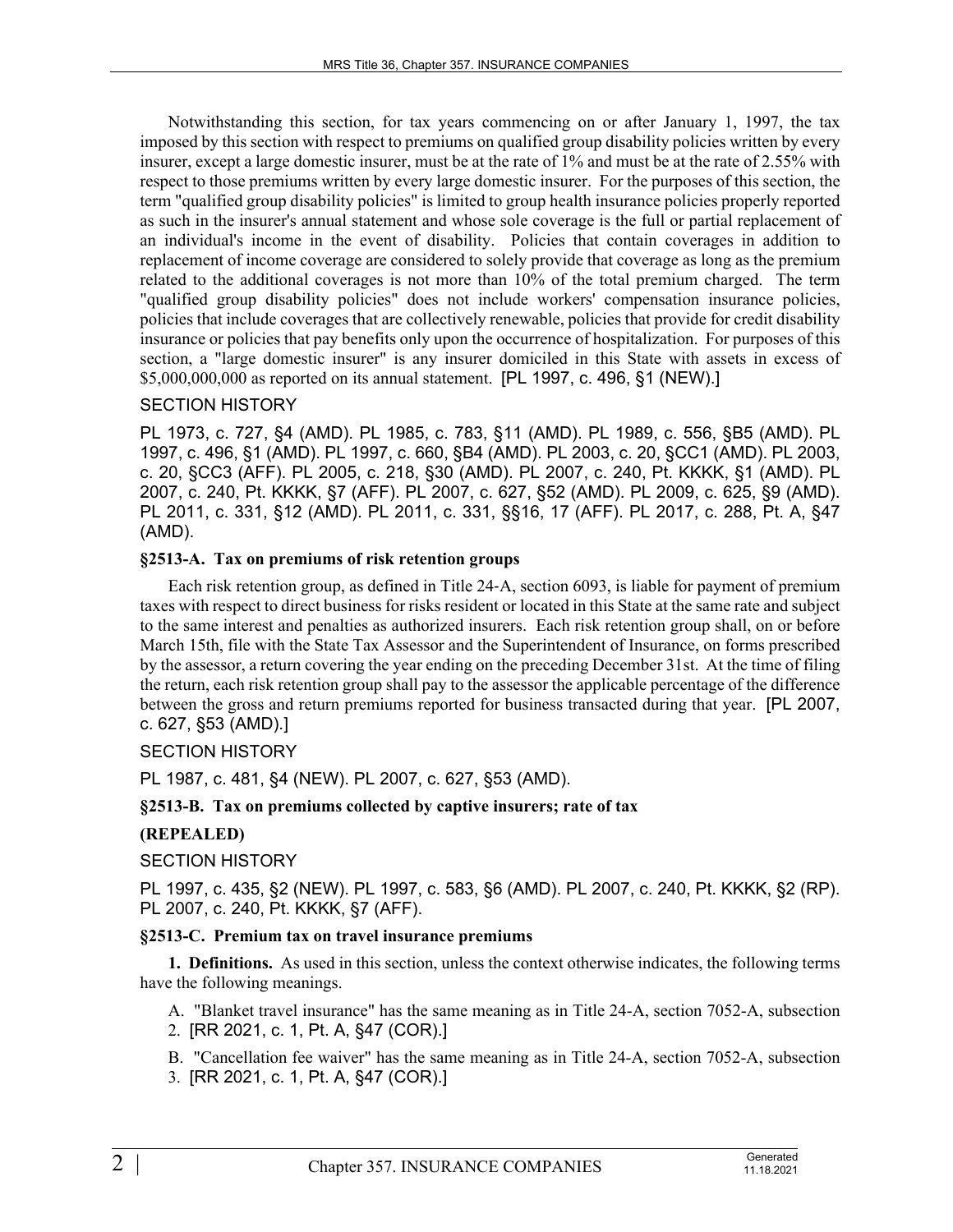C. "Primary certificate holder" has the same meaning as in Title 24-A, section 7052‑A, subsection 9. [RR 2021, c. 1, Pt. A, §47 (COR).]

D. "Primary policyholder" has the same meaning as in Title 24-A, section 7052-A, subsection 10. [RR 2021, c. 1, Pt. A, §47 (COR).]

E. "Travel assistance services" has the same meaning as in Title 24-A, section 7052-A, subsection 13. [RR 2021, c. 1, Pt. A, §47 (COR).]

F. "Travel insurance" has the same meaning as in Title 24-A, section 7052-A, subsection 14. [RR 2021, c. 1, Pt. A, §47 (COR).]

[RR 2021, c. 1, Pt. A, §47 (COR).]

**2. Paying premium tax.** An insurer shall pay a premium tax as provided in section 2513 on travel insurance premiums paid by any of the following:

A. A primary policyholder who is a resident of the State; [PL 2021, c. 354, §18 (NEW).]

B. A primary certificate holder who is a resident of the State; and [PL 2021, c. 354, §18 (NEW).]

C. A blanket travel insurance policyholder that is a resident of the State or has its principal place of business in the State, or in the case of an affiliate's or subsidiary's purchasing blanket travel insurance for eligible blanket travel insurance group members, the policyholder's affiliate or subsidiary has its principal place of business in the State, subject to any apportionment rules that apply to the insurer across multiple taxing jurisdictions or that permit the insurer to allocate premiums on an apportioned basis in a reasonable and equitable manner in those jurisdictions as determined by the assessor. [PL 2021, c. 354, §18 (NEW).]

[PL 2021, c. 354, §18 (NEW).]

**3. Insurer requirements.** An insurer shall:

A. Document the state of residence or principal place of business of the policyholder or certificate holder described in subsection 1; and [PL 2021, c. 354, §18 (NEW).]

B. Report as premiums only the amount allocable to travel insurance and not any amounts received for travel assistance services or cancellation fee waivers. [PL 2021, c. 354, §18 (NEW).]

[PL 2021, c. 354, §18 (NEW).]

SECTION HISTORY

PL 2021, c. 354, §18 (NEW). RR 2021, c. 1, Pt. A, §47 (COR).

#### **§2514. Applicability of provisions**

Sections 2512 and 2513 shall not apply to the taxation of any annuity consideration on any annuity contract issued prior to August 1, 1943. Sections 2512 and 2513 shall not apply to any premium from an insurance contract, which premium is received prior to October 1, 1969, or any consideration, regardless of when received, from any retirement annuity contracts issued by an insurance or annuity company organized and operated without profit to any private shareholder or individual exclusively for the purpose of aiding nonproprietary educational and scientific institutions pursuant to a retirement program established under the United States Internal Revenue Code, Section 403 (b). Premiums or considerations received from life insurance policies or annuity contracts issued in connection with the funding of a deferred compensation plan described under the United States Internal Revenue Code, Section 457, a pension, annuity or profit-sharing plan or individual retirement account or annuity qualified or exempt under the United States Internal Revenue Code, Section 401, 403, 404, 408 or 501, as now or hereafter amended or renumbered from time to time, shall be exempt from tax. [PL 1987, c. 343, §7 (AMD).]

SECTION HISTORY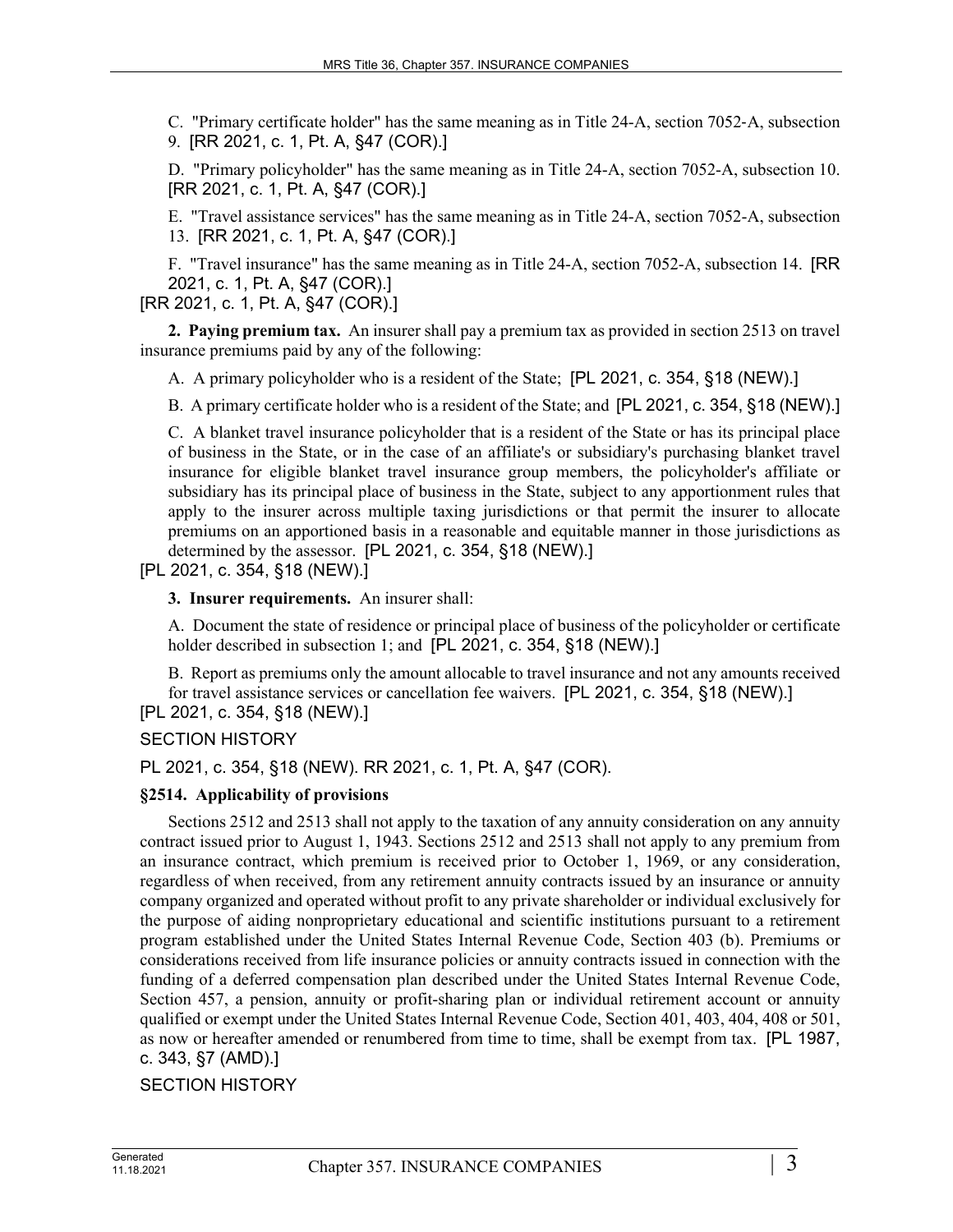PL 1967, c. 453 (AMD). PL 1969, c. 412 (AMD). PL 1973, c. 625, §262 (AMD). PL 1973, c. 727, §5 (AMD). PL 1975, c. 641 (AMD). PL 1985, c. 783, §12 (AMD). PL 1987, c. 343, §7 (AMD).

## **§2515. Amount of tax**

In determining the amount of tax due under sections 2513 and 2531, each company shall deduct from the full amount of gross direct premiums the amount of all direct return premiums on the gross direct premiums and all dividends paid to policyholders on direct premiums, and the tax must be computed by those companies or their agents. Except when direct return premiums are returned in the same tax year that the premium was paid, the deduction allowed in this section may be taken only if the tax under this Part has been paid. [PL 2013, c. 331, Pt. C, §11 (AMD).]

## SECTION HISTORY

PL 1985, c. 783, §13 (AMD). PL 1997, c. 435, §3 (AMD). PL 2003, c. 20, §CC2 (AMD). PL 2003, c. 20, §CC3 (AFF). PL 2007, c. 240, Pt. KKKK, §3 (AMD). PL 2007, c. 240, Pt. KKKK, §7 (AFF). PL 2013, c. 331, Pt. C, §11 (AMD).

#### **§2516. Returns to State Tax Assessor**

## **(REPEALED)**

## SECTION HISTORY

PL 1973, c. 727, §6 (RP).

## **§2517. Mutual fire companies doing mill business; returns**

Mutual fire insurance companies incorporated under the laws of other states, which insure only factories or mills, or property connected with such factories or mills, admitted to do business in this State, shall comply with all the requirements of law except that in lieu of all other taxation upon premiums in this State, such companies shall pay a tax at the rate of 2% on gross premiums in force on risks in this State, after deducting the unabsorbed portion of such premium, computed at the rate of return actually made on annual policies expiring during the year by said insurance companies. [PL 1973, c. 727, §7 (AMD).]

## SECTION HISTORY

PL 1973, c. 727, §7 (AMD).

## **§2518. Neglect to make return; assessment; failure to pay**

If any insurance company or association fails to pay on demand a tax assessed under section 141, subsection 2, paragraph C, the State Tax Assessor shall certify that failure to the Superintendent of Insurance who shall give notice to the company or association that it may not do any more business in the State. Whoever, after such notice, does business for such company or association is guilty of a Class E crime. [PL 2007, c. 240, Pt. KKKK, §4 (AMD); PL 2007, c. 240, Pt. KKKK, §7 (AFF).]

#### SECTION HISTORY

PL 1973, c. 727, §8 (RPR). PL 1973, c. 785, §12 (AMD). PL 1977, c. 696, §278 (AMD). PL 1979, c. 378, §19 (AMD). PL 1997, c. 435, §4 (AMD). PL 2007, c. 240, Pt. KKKK, §4 (AMD). PL 2007, c. 240, Pt. KKKK, §7 (AFF).

#### **§2519. Ratio of tax on foreign insurance companies**

An insurance company incorporated in the District of Columbia, a state or possession of the United States or province of Canada whose laws impose upon insurance companies chartered by this State a greater tax than is provided in this chapter shall pay the same tax upon business done by it in this State, in place of the tax provided in any other section of this chapter. If the insurance company fails to pay the tax as provided in section 2521‑A, the assessor shall certify that failure to the Superintendent of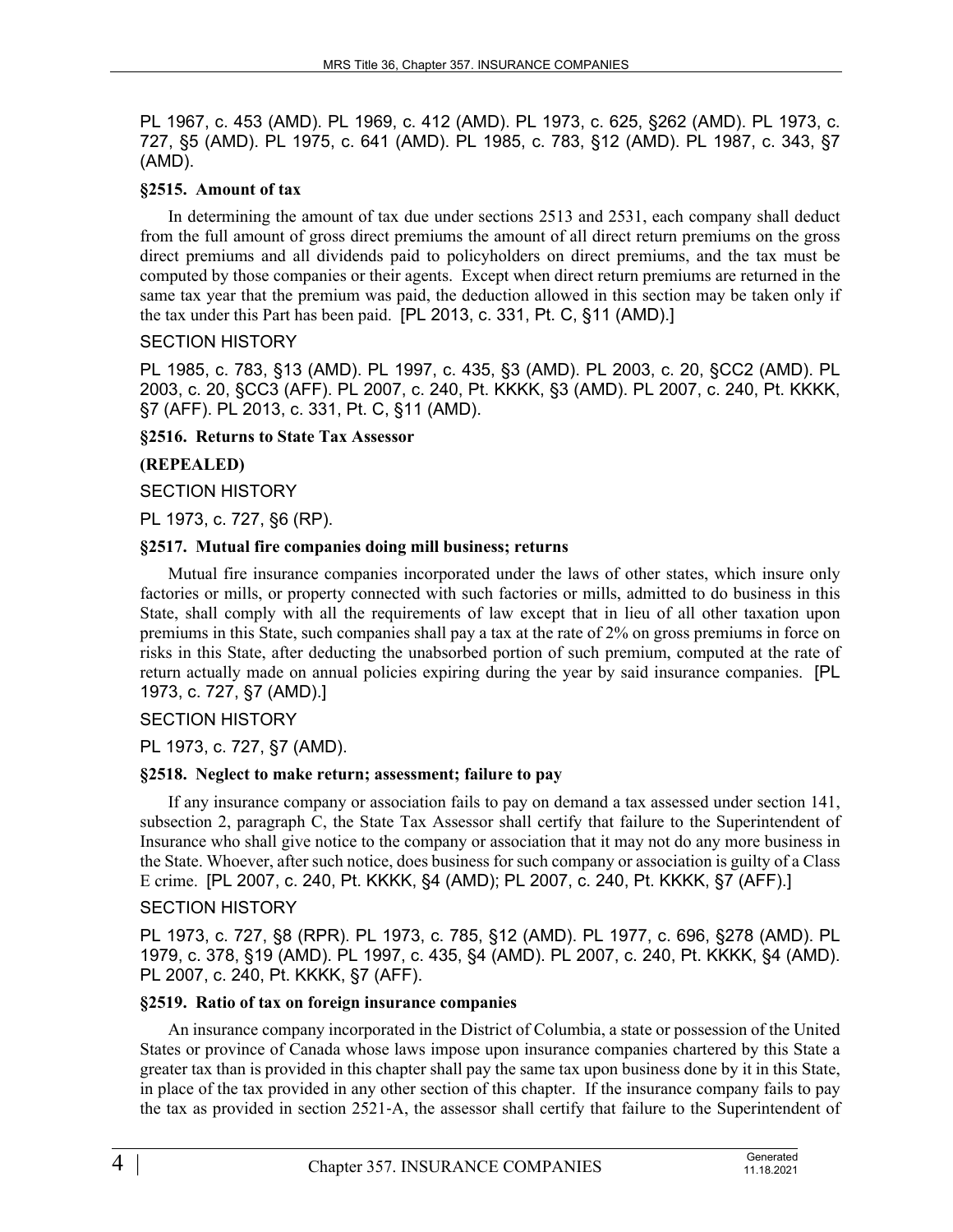Insurance, who shall suspend the insurance company's right to do business in this State. For purposes of this section, an insurance company incorporated by another country is deemed to be incorporated by the state, district or possession of the United States where it has elected to make its deposit and establish its principal agency in the United States. For nonadmitted insurance premiums subject to section 2531, the rate applied pursuant to this section must be the highest rate that the state, district, possession or province applies to nonadmitted insurance premiums taxed in that state, district or possession or province. [PL 2021, c. 181, Pt. A, §4 (AMD).]

## SECTION HISTORY

PL 1973, c. 585, §12 (AMD). PL 1973, c. 727, §9 (RPR). PL 2011, c. 331, §13 (AMD). PL 2011, c. 331, §16, 17 (AFF). PL 2011, c. 548, §18 (AMD). PL 2021, c. 181, Pt. A, §4 (AMD).

## **§2520. Reciprocal contracts of indemnity**

Every attorney-in-fact of a reciprocal insurer by or through whom are issued policies or contracts of indemnity by a reciprocal insurer as defined in Title 24‑A, section 402, subsection 1, in lieu of all other taxation, state, county or municipal, in this State, shall pay a tax at the rate of 2% on gross premiums or deposits actually received during the year after deducting amounts that are actually returned to policyholders as the unused part of a premium or deposit or credited on the renewal or extension of the indemnity. [PL 2009, c. 434, §27 (AMD).]

## SECTION HISTORY

PL 1969, c. 132, §10 (AMD). PL 1973, c. 727, §10 (RPR). PL 2009, c. 434, §27 (AMD).

## **§2521. Power and authority of domestic companies**

Every domestic insurance company and its officers, directors and agents and employees shall have power and authority to comply with any statute, ordinance or other law of any state, territory or political subdivision thereof, including the District of Columbia, imposing any license, excise, privilege, occupation, premium or other tax or fee or deposit requirement. No such company, officer, director, employee or agent shall be subject to liability by reason of any such compliance or payment either heretofore or hereafter made, if at a later date the Supreme Court of the United States declares such tax or deposit to be unconstitutional.

## **§2521-A. Returns; payment of tax**

Every insurance company, association, producer or attorney-in-fact of a reciprocal insurer subject to the tax imposed by this chapter shall make payment of estimated tax on or before the last day of each April, the 25th day of each June and the last day of each October. Each April and June estimated tax payment must equal 35% of the total tax paid for the preceding calendar year or at least 35% of the total tax to be paid for the current calendar year and each October estimated tax payment must equal 15% of the total tax paid for the preceding calendar year or at least 15% of the total tax to be paid for the current calendar year. A final return must be filed on or before March 15th covering the prior calendar year. [PL 2015, c. 300, Pt. A, §29 (AMD).]

At the time of filing the returns, each insurance company, association, producer or attorney-in-fact of a reciprocal insurer shall pay to the assessor the amount of tax shown due. [PL 2007, c. 627, §54 (RPR); PL 2007, c. 627, §96 (AFF).]

An insurance company, association, producer or attorney-in-fact of a reciprocal insurer whose annual tax liability under this chapter does not exceed \$1,000 may file an annual return with payment on or before March 15th covering the prior calendar year. [PL 2007, c. 627, §54 (RPR); PL 2007, c. 627, §96 (AFF).]

```
SECTION HISTORY
```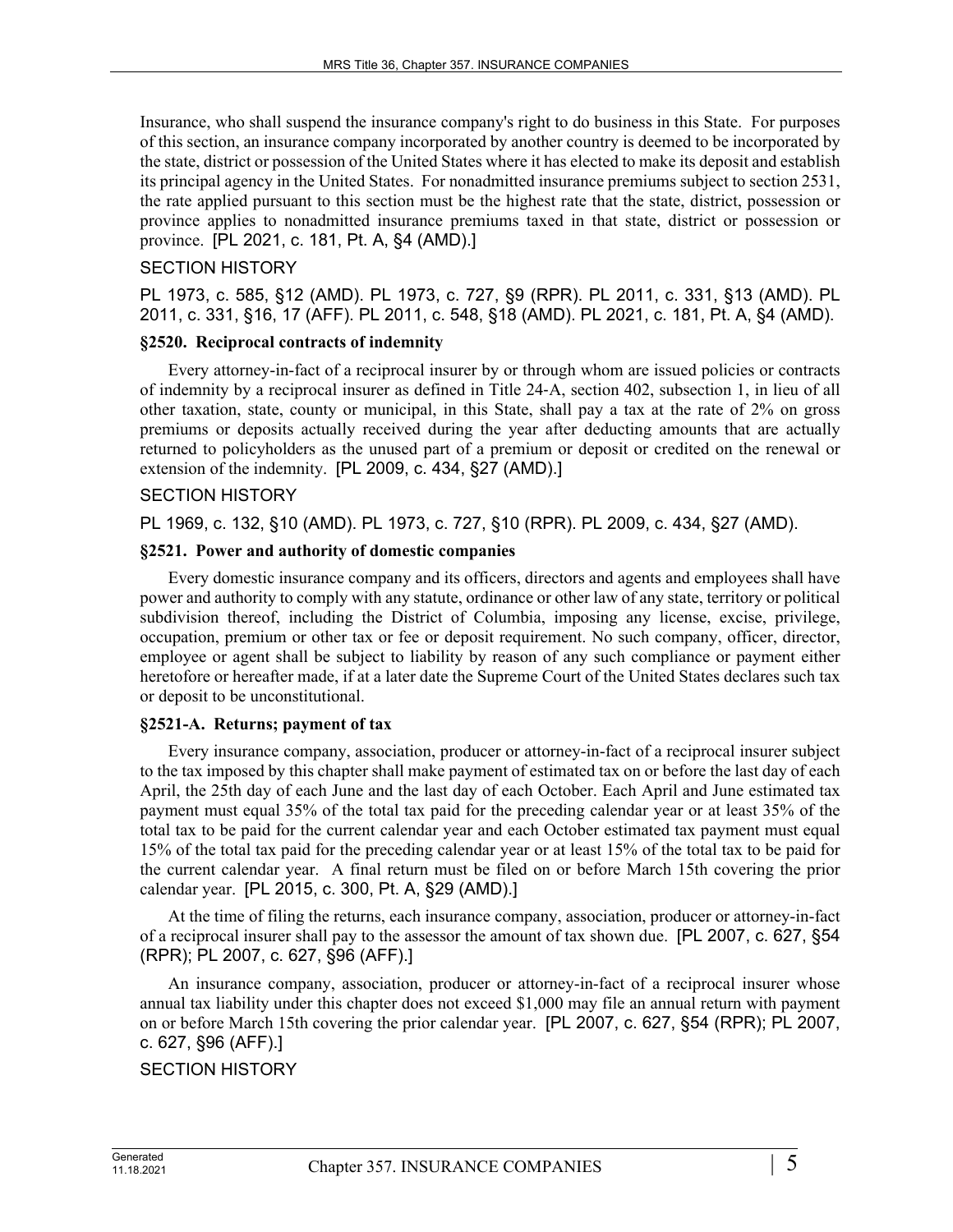PL 1973, c. 727, §11 (NEW). PL 1975, c. 377 (AMD). PL 1977, c. 679, §11 (AMD). PL 1981, c. 364, §30 (AMD). PL 1989, c. 702, §E13 (AMD). PL 1991, c. 528, §§PPP1,2 (AMD). PL 1991, c. 528, §§PPP5,RRR (AFF). PL 1991, c. 591, §§PPP1,2 (AMD). PL 1991, c. 591, §PPP5 (AFF). PL 1991, c. 846, §27 (AMD). PL 1993, c. 410, §OO1 (AMD). PL 1997, c. 435, §5 (AMD). PL 1999, c. 414, §26 (AMD). PL 2005, c. 218, §31 (AMD). PL 2007, c. 240, Pt. KKKK, §5 (AMD). PL 2007, c. 240, Pt. KKKK, §7 (AFF). PL 2007, c. 437, §12 (AMD). PL 2007, c. 437, §22 (AFF). PL 2007, c. 627, §54 (RPR). PL 2007, c. 627, §96 (AFF). PL 2015, c. 300, Pt. A, §29 (AMD).

## **§2521-B. Self-insurers; return for calendar year 1982**

## **(REPEALED)**

## SECTION HISTORY

PL 1981, c. 706, §25 (NEW). PL 1983, c. 479, §2 (RP). RR 1991, c. 1, §53 (COR). PL 1991, c. 528, §PPP3 (NEW). PL 1991, c. 528, §§PPP4,5,RRR (AFF). PL 1991, c. 591, §PPP3 (NEW). PL 1991, c. 591, §§PPP4,5 (AFF).

#### **§2521-C. Returns; payment of tax**

## **(REPEALED)**

## SECTION HISTORY

RR 1991, c. 1, §53 (RNU). PL 1991, c. 591, §PPP3 (NEW). PL 1991, c. 591, §§PPP4,5 (AFF). PL 1991, c. 846, §28 (AMD). PL 1991, c. 846, §41 (AFF). PL 1993, c. 410, §OO2 (RP).

## **§2521-D. Limitation on credit or refund**

If a claim for credit or refund of an overpayment of any tax imposed by this chapter is filed by the taxpayer, the amount of the credit or refund may not exceed the portion of the tax that was paid within the 3 years immediately preceding the filing of the claim plus the period of any extension of time for filing the return. If a claim is not filed, any credit or refund allowed upon an audit of the taxpayer may not exceed the amount that would be allowable under this section if a claim had been filed by the taxpayer on the date the credit or refund is allowed upon the audit. [PL 2017, c. 375, Pt. B, §1 (NEW).]

## SECTION HISTORY

PL 2017, c. 375, Pt. B, §1 (NEW).

#### **§2521-E. Interest on overpayment**

**1. General.** Interest at the rate determined pursuant to section 186 must be paid on any refund of an overpayment of the tax imposed by this chapter from the date the return requesting a refund of the overpayment was filed or the date the payment was made, whichever is later. [PL 2017, c. 375, Pt. B, §1 (NEW).]

**2. Date of return or payment.** For purposes of this section:

A. A return that is filed before the last day prescribed for the filing of a return is deemed to be filed on that last day, determined without regard to any extension of time granted the taxpayer; and [PL 2017, c. 375, Pt. B, §1 (NEW).]

B. A tax that is paid by the taxpayer before the last day prescribed for its payment or paid by the taxpayer as estimated tax for a taxable year is deemed to have been paid on the last day prescribed for its payment. [PL 2017, c. 375, Pt. B, §1 (NEW).]

[PL 2017, c. 375, Pt. B, §1 (NEW).]

**3. Exceptions.** Notwithstanding subsection 1, interest may not be paid by the assessor on an overpayment of the tax imposed by this chapter that is refunded within 60 days after the last date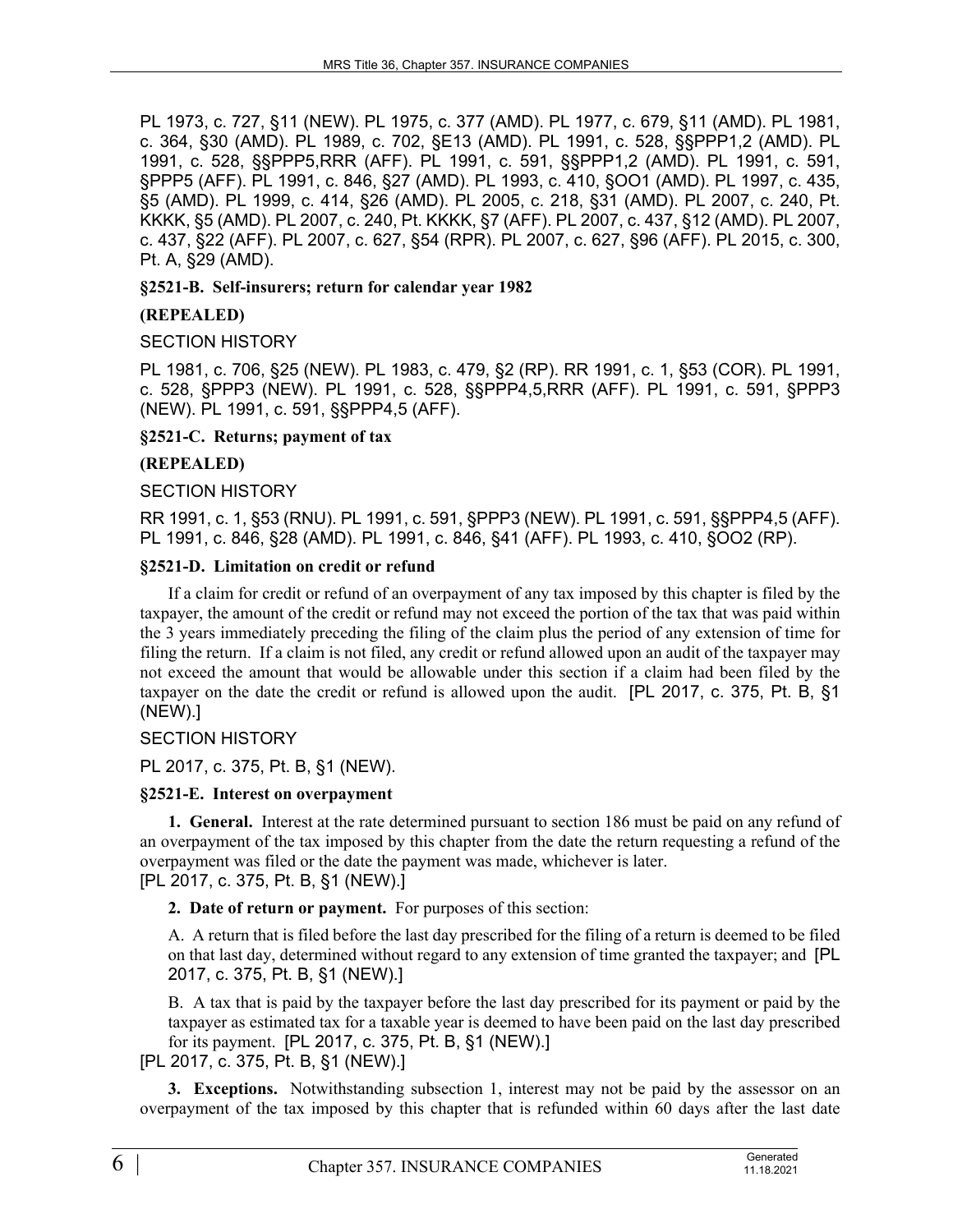prescribed, or permitted by extension of time, for filing the return of that tax or within 60 days after the date the return requesting a refund of the overpayment was filed, whichever is later. [PL 2017, c. 375, Pt. B, §1 (NEW).]

## SECTION HISTORY

PL 2017, c. 375, Pt. B, §1 (NEW).

#### **§2522. Assessment of tax; notice; suspension for nonpayment**

The State Tax Assessor shall notify the several companies and attorneys-in-fact of a reciprocal insurer mentioned in section 2520, and unless the tax, penalty and interest is paid, the Superintendent of Insurance shall suspend the right of the company or attorney-in-fact of a reciprocal insurer to do any further business in the State until the tax, penalty or interest is paid. [PL 1973, c. 727, §12 (RPR).]

## SECTION HISTORY

PL 1973, c. 585, §12 (AMD). PL 1973, c. 727, §12 (RPR).

## **§2523. Taxation of workers' compensation insurers**

**1. Tax on insurance companies.** Every insurance company or association which does business or collects premiums or assessments for workers' compensation insurance in this State shall, for the privilege of doing business in this State and in addition to any other taxes imposed for that privilege, pay a tax of 2% upon all gross direct premiums written, whether in cash or in notes absolutely payable on contracts written on risks located or resident in the State for workers' compensation insurance, less return premiums thereon and less all dividends paid to policyholders.

The tax levied under this section is in lieu of the taxes levied under section 2513, insofar as those taxes are based on workers' compensation insurance premiums.

# [PL 1985, c. 783, §14 (RPR).]

**2. Returns.** Insurance companies and associations shall file a separate return under section 2521‑A for the tax levied by this section.

[PL 1983, c. 479, §3 (NEW).]

**3. Fund.** Taxes collected under this section shall be paid forthwith by the State Tax Assessor to the General Fund.

[PL 1983, c. 479, §3 (NEW).]

SECTION HISTORY

PL 1983, c. 479, §3 (NEW). PL 1985, c. 783, §14 (AMD).

#### **§2524. Credit for employer-assisted day care**

**1. Credit allowed.** A taxpayer under this chapter constituting an employing unit is allowed a credit against the tax imposed by this chapter for each taxable year equal to the lowest of:

A. Five thousand dollars; [PL 1987, c. 343, §8 (NEW).]

B. Twenty percent of the costs incurred by the taxpayer in providing day care service for children of employees of the taxpayer; or [PL 1987, c. 343, §8 (NEW).]

C. One hundred dollars for each child of an employee of the taxpayer enrolled on a full-time basis, or each full-time equivalent, throughout the taxable year in day care service provided by the taxpayer or in the first year that the taxpayer provides day care services, for each child enrolled on a full-time basis, or each full-time equivalent, on the last day of the year. [PL 1987, c. 343, §8 (NEW).]

[PL 1989, c. 502, Pt. B, §48 (AMD).]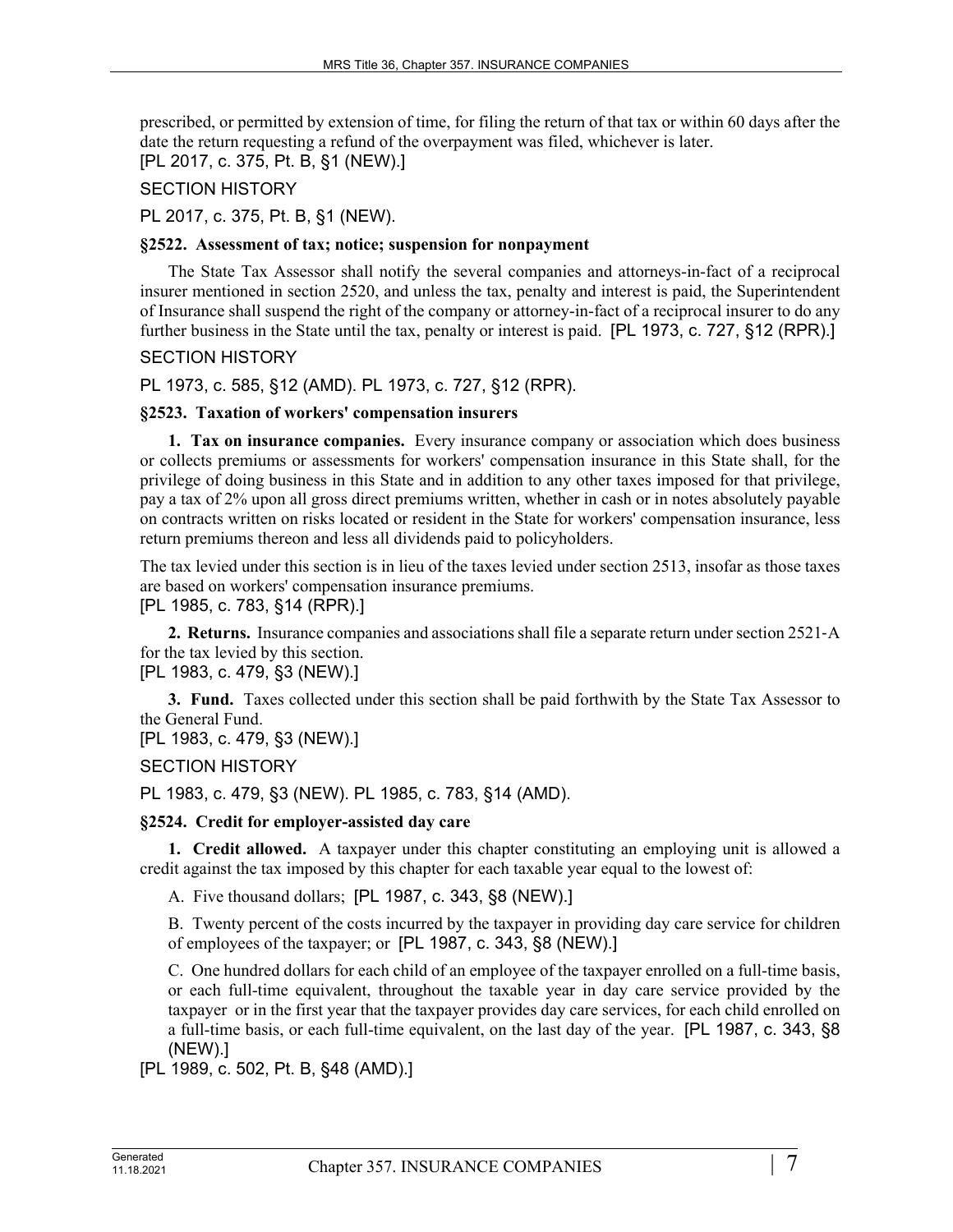**2. Definitions.** As used in this section, unless the context indicates otherwise, the following terms have the following meanings.

A. "Employing unit" has the same meaning as in Title 26, section 1043. [PL 1987, c. 343, §8 (NEW).]

B. "Providing day care services" means expending funds to build, furnish, license, staff, operate or subsidize a day care center licensed by the Department of Health and Human Services to provide day care services to children of employees of the taxpayer at no profit to the taxpayer or to contract with a day care facility licensed by or registered with the department to provide day care services to children of the employees of the taxpayer. "Providing day care services" also includes the provision of day care resource and referral services to employees and the provision of vouchers by an employer to an employee for purposes of paying for day care services for children of the employee. [PL 1987, c. 343, §8 (NEW); PL 2003, c. 689, Pt. B, §6 (REV).]

C. "Quality child care services" has the meaning set forth in section 5219‑Q, subsection 1. [PL 2001, c. 396, §25 (AMD).]

[PL 2001, c. 396, §25 (AMD); PL 2003, c. 689, Pt. B, §6 (REV).]

**3. Carryover; carry back.** The amount of the credit that may be used by a taxpayer for a taxable year may not exceed the amount of tax otherwise due under this section. Any unused credit may be carried over to the following year or years for a period not to exceed 15 years or it may be carried back for a period not to exceed 3 years.

[PL 1987, c. 343, §8 (NEW).]

**4. Quality child care services.** The credit allowed under subsection 1 doubles in amount if the day care service provided by the taxpayer constitutes quality child care services. [PL 2001, c. 358, Pt. D, §1 (AFF); PL 2001, c. 396, §26 (AMD).]

**5. Application.** Except for the unused credit carried over pursuant to subsection 3, a tax credit is not allowed under this section for tax years beginning on or after January 1, 2016. [PL 2015, c. 390, §6 (NEW).]

SECTION HISTORY

PL 1987, c. 343, §8 (NEW). PL 1989, c. 502, §B48 (AMD). PL 1999, c. 401, §§NNN1,2 (AMD). PL 1999, c. 401, §§NNN8,9 (AFF). PL 2001, c. 358, §D1 (AFF). PL 2001, c. 396, §§25,26 (AMD). PL 2003, c. 689, §B6 (REV). PL 2015, c. 390, §6 (AMD).

**§2525. Employer-provided long-term care benefits**

**1. Credit.** A taxpayer under this chapter constituting an employing unit is allowed a credit against the tax imposed by this chapter for each taxable year that begins on or after July 10, 1989 and before January 1, 2000 equal to the lowest of the following:

A. Five thousand dollars; [PL 1989, c. 556, Pt. B, §6 (NEW).]

B. Twenty percent of the costs incurred by the taxpayer in providing long-term care policy coverage as part of a benefit package; or [PL 1989, c. 556, Pt. B, §6 (NEW).]

C. One hundred dollars for each employee covered by an employer-provided long-term care policy. [PL 1989, c. 556, Pt. B, §6 (NEW).]

[PL 1999, c. 521, Pt. C, §1 (AMD); PL 1999, c. 521, Pt. C, §9 (AFF).]

**2. Definitions.** As used in this section, unless the context otherwise indicates, the following terms have the following meanings.

A. "Long-term care policy" has the same meaning as in Title 24‑A, section 5051. [PL 1989, c. 556, Pt. B, §6 (NEW).]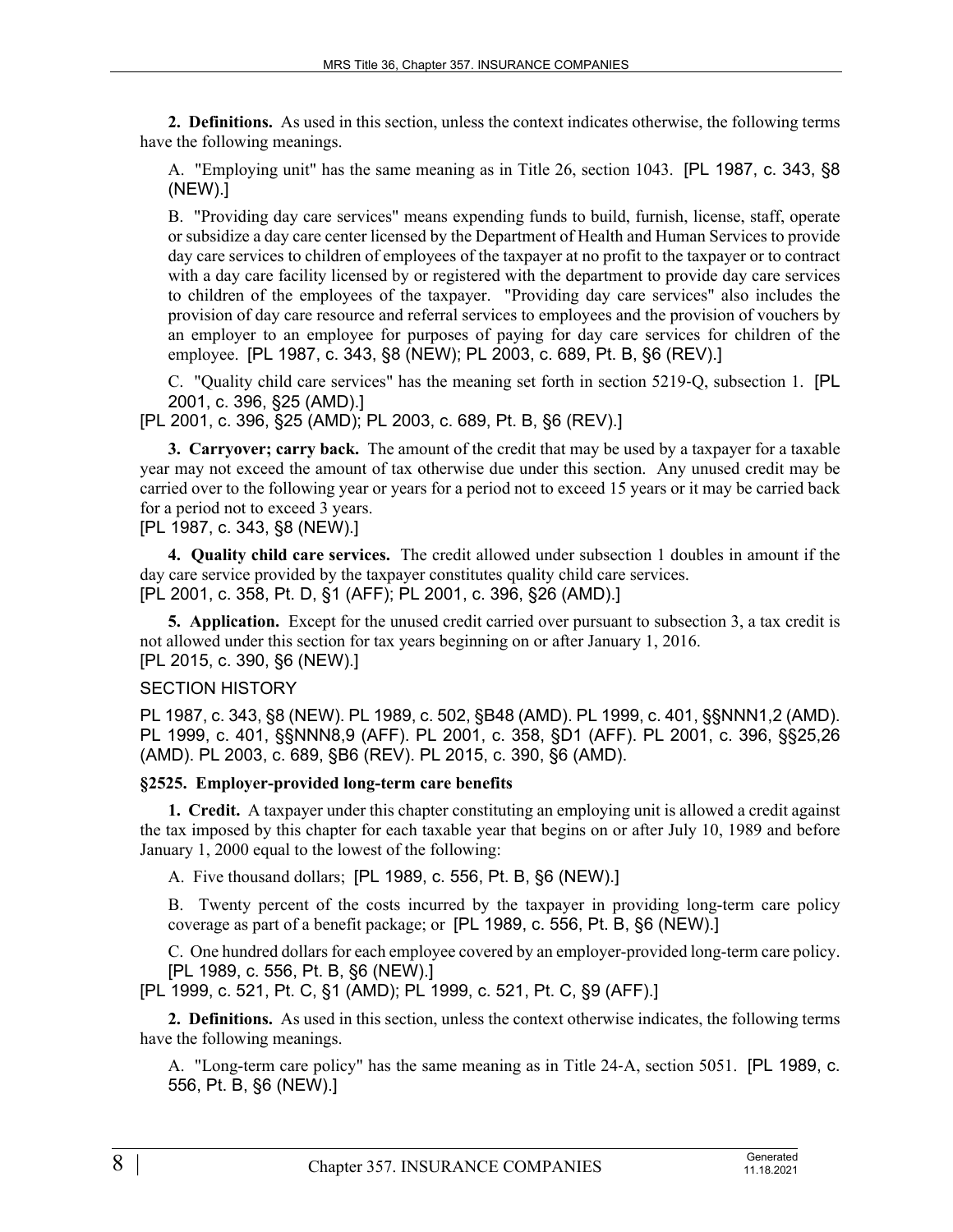B. "Employing unit" has the same meaning as in Title 26, section 1043. [PL 1989, c. 556, Pt. B, §6 (NEW).]

[PL 1989, c. 556, Pt. B, §6 (NEW).]

**3. Limitation.** The amount of the credit that may be used by a taxpayer for a taxable year may not exceed the amount of tax otherwise due under this chapter. Any unused credit may be carried over to the following year or years for a period not to exceed 15 years.

[PL 1989, c. 556, Pt. B, §6 (NEW).]

## SECTION HISTORY

PL 1989, c. 556, §B6 (NEW). PL 1999, c. 521, §C1 (AMD). PL 1999, c. 521, §C9 (AFF).

## **§2525-A. Employer-provided long-term care benefits on and after January 1, 2000**

**1. Credit.** A taxpayer under this chapter constituting an employing unit is allowed a credit against the tax imposed by this chapter for each taxable year equal to the lowest of the following:

A. Five thousand dollars; [PL 1999, c. 521, Pt. C, §2 (NEW); PL 1999, c. 521, Pt. C, §9 (AFF).]

B. Twenty percent of the costs incurred by the taxpayer in providing eligible long-term care insurance as part of a benefit package; or [PL 2001, c. 679, §2 (AMD); PL 2001, c. 679, §6 (AFF).]

C. One hundred dollars for each employee covered by employer-provided eligible long-term care insurance. [PL 2001, c. 679, §2 (AMD); PL 2001, c. 679, §6 (AFF).]

[PL 2001, c. 679, §2 (AMD); PL 2001, c. 679, §6 (AFF).]

**2. Definitions.** As used in this section, unless the context otherwise indicates, the following terms have the following meanings.

A. "Employing unit" has the same meaning as in Title 26, section 1043. [PL 1999, c. 521, Pt. C, §2 (NEW); PL 1999, c. 521, Pt. C, §9 (AFF).]

B. [PL 2001, c. 679, §2 (RP); PL 2001, c. 679, §6 (AFF).]

C. "Eligible long-term care insurance" means:

(1) For tax years beginning on or after January 1, 2000, a qualified long-term care insurance contract as defined in the Code, Section 7702B(b); and

(2) For tax years beginning on or after January 1, 2002, a contract specified in subparagraph (1) or a long-term care insurance policy certified by the Superintendent of Insurance under Title 24‑A, section 5075‑A. [PL 2001, c. 679, §2 (NEW); PL 2001, c. 679, §6 (AFF).]

[PL 2001, c. 679, §2 (AMD); PL 2001, c. 679, §6 (AFF).]

**3. Limitation.** The amount of the credit that may be used by a taxpayer for a taxable year may not exceed the amount of tax otherwise due under this chapter. Any unused credit may be carried over to the following year or years for a period not to exceed 15 years. [PL 1999, c. 521, Pt. C, §2 (NEW); PL 1999, c. 521, Pt. C, §9 (AFF).]

**4. Application.** Except for the unused credit carried over pursuant to subsection 3, a tax credit is not allowed under this section for tax years beginning on or after January 1, 2016. [PL 2015, c. 390, §7 (NEW).]

## SECTION HISTORY

PL 1999, c. 521, §C2 (NEW). PL 1999, c. 521, §C9 (AFF). PL 2001, c. 679, §2 (AMD). PL 2001, c. 679, §6 (AFF). PL 2015, c. 390, §7 (AMD).

## **§2526. Solid waste reduction investment tax credit**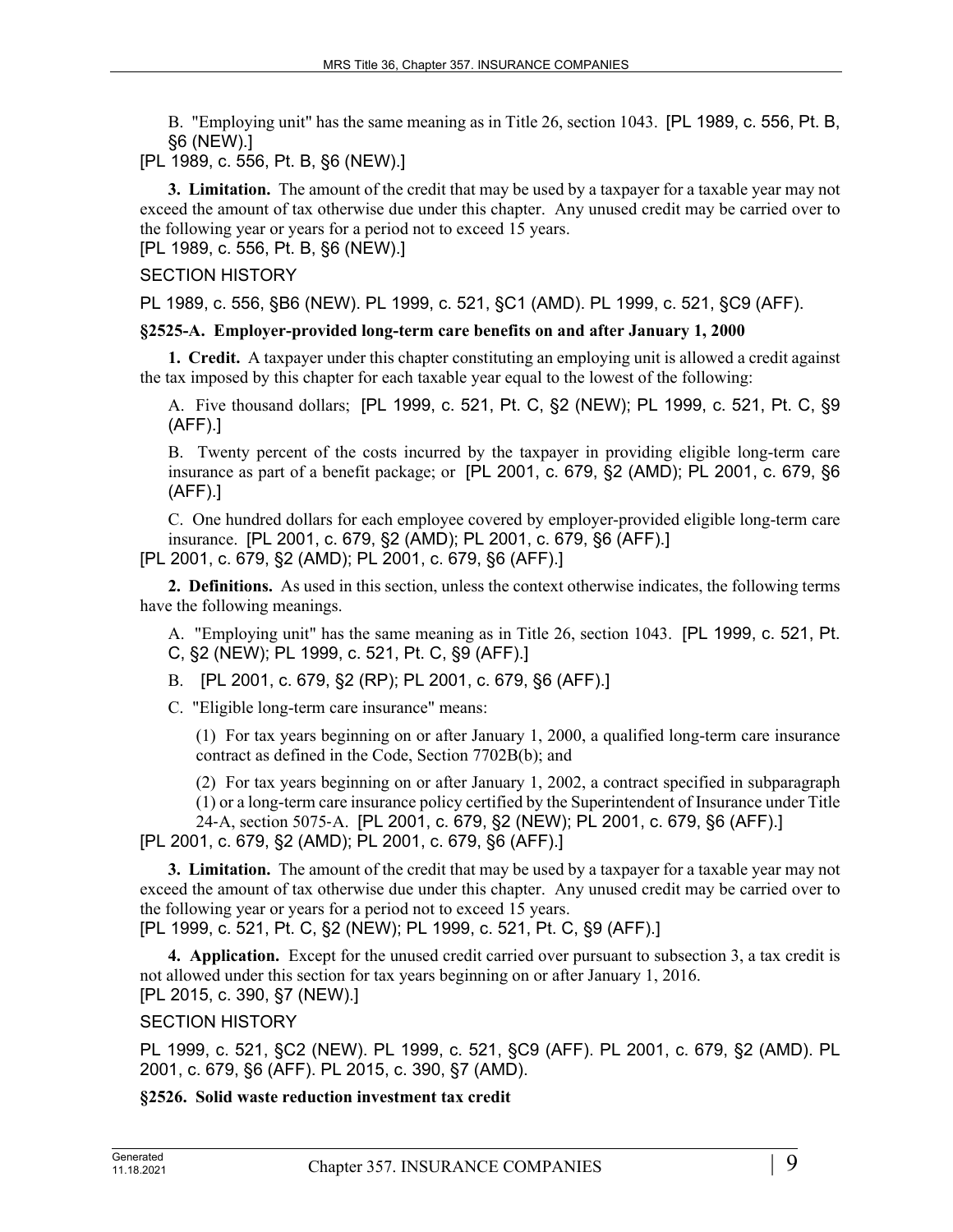## **(REPEALED)**

#### SECTION HISTORY

PL 1989, c. 927, §1 (NEW). RR 1991, c. 2, §134 (COR). PL 1991, c. 528, §§R8,9 (AMD). PL 1991, c. 528, §§R19,RRR (AFF). PL 1991, c. 591, §§R8,9 (AMD). PL 1991, c. 591, §R19 (AFF). PL 1991, c. 846, §§29,30 (AMD). PL 1993, c. 433, §1 (AMD). PL 1995, c. 368, §NN1 (AMD). PL 1995, c. 656, §§A14,15 (AMD). PL 1997, c. 24, §C5 (AMD). PL 2007, c. 438, §52 (RP).

#### **§2527. Educational attainment investment tax credit**

#### **(REPEALED)**

#### SECTION HISTORY

PL 2001, c. 700, §2 (NEW). PL 2001, c. 700, §§10,11 (AFF). PL 2003, c. 20, §DD3 (AMD). PL 2003, c. 451, §JJ3 (AMD). PL 2005, c. 12, §Q3 (AMD). PL 2007, c. 1, Pt. O, §§3, 4 (AMD). PL 2007, c. 1, Pt. O, §9 (AFF). PL 2007, c. 539, Pt. RR, §1 (RP).

#### **§2528. Recruitment credit**

## **(REPEALED)**

#### SECTION HISTORY

PL 2001, c. 700, §2 (NEW). PL 2001, c. 700, §§10,11 (AFF). PL 2003, c. 20, §DD4 (AMD). PL 2003, c. 451, §JJ4 (AMD). PL 2005, c. 12, §Q4 (AMD). PL 2007, c. 1, Pt. O, §5 (AMD). PL 2007, c. 1, Pt. O, §9 (AFF). PL 2007, c. 539, Pt. SS, §1 (RP).

#### **§2529. Pine Tree Development Zone tax credit**

**1. Credit allowed.** A taxpayer that is a qualified Pine Tree Development Zone business as defined in Title 30‑A, section 5250‑I, subsection 17 is allowed a credit in the amount of:

A. One hundred percent of the tax that would otherwise be due under this chapter upon premiums that are attributable to a qualified business activity as defined in Title 30‑A, section 5250‑I, subsection 16 for each of the first 5 tax years beginning with the tax year in which the taxpayer commences its qualified business activity; and [PL 2005, c. 351, §10 (RPR); PL 2005, c. 351, §26 (AFF).]

B. For a business located in a tier 1 location, as defined in Title 30‑A, section 5250‑I, subsection 21‑A, 50% of the tax that would otherwise be due under this chapter upon premiums that are attributable to a qualified business activity as defined in Title 30‑A, section 5250‑I, subsection 16 for each of the 5 tax years following the time period in paragraph A. [PL 2009, c. 627, §8 (AMD); PL 2009, c. 627, §12 (AFF).]

[PL 2009, c. 627, §8 (AMD); PL 2009, c. 627, §12 (AFF).]

**2. Apportioned credit in certain circumstances.** In the case of a qualified Pine Tree Development Zone business as defined in Title 30‑A, section 5250‑I, subsection 17 that engages in both qualified and nonqualified business activities in the State, the credit provided for in this section is limited to that portion that is attributable to the qualified business activity. The limitation is calculated by an apportionment. The apportionment is determined by a fraction, the numerator of which is the property value plus the payroll for the taxable year attributed to the qualified business activity of the business and the denominator of which is the statewide property value plus payroll for the taxable year of the business.

If the apportionment provisions of this subsection do not fairly reflect the amount of the credit associated with the taxpayer's qualified business activity, the taxpayer may petition for, or the State Tax Assessor may require, in respect to all or any part of the taxpayer's business activity, the employment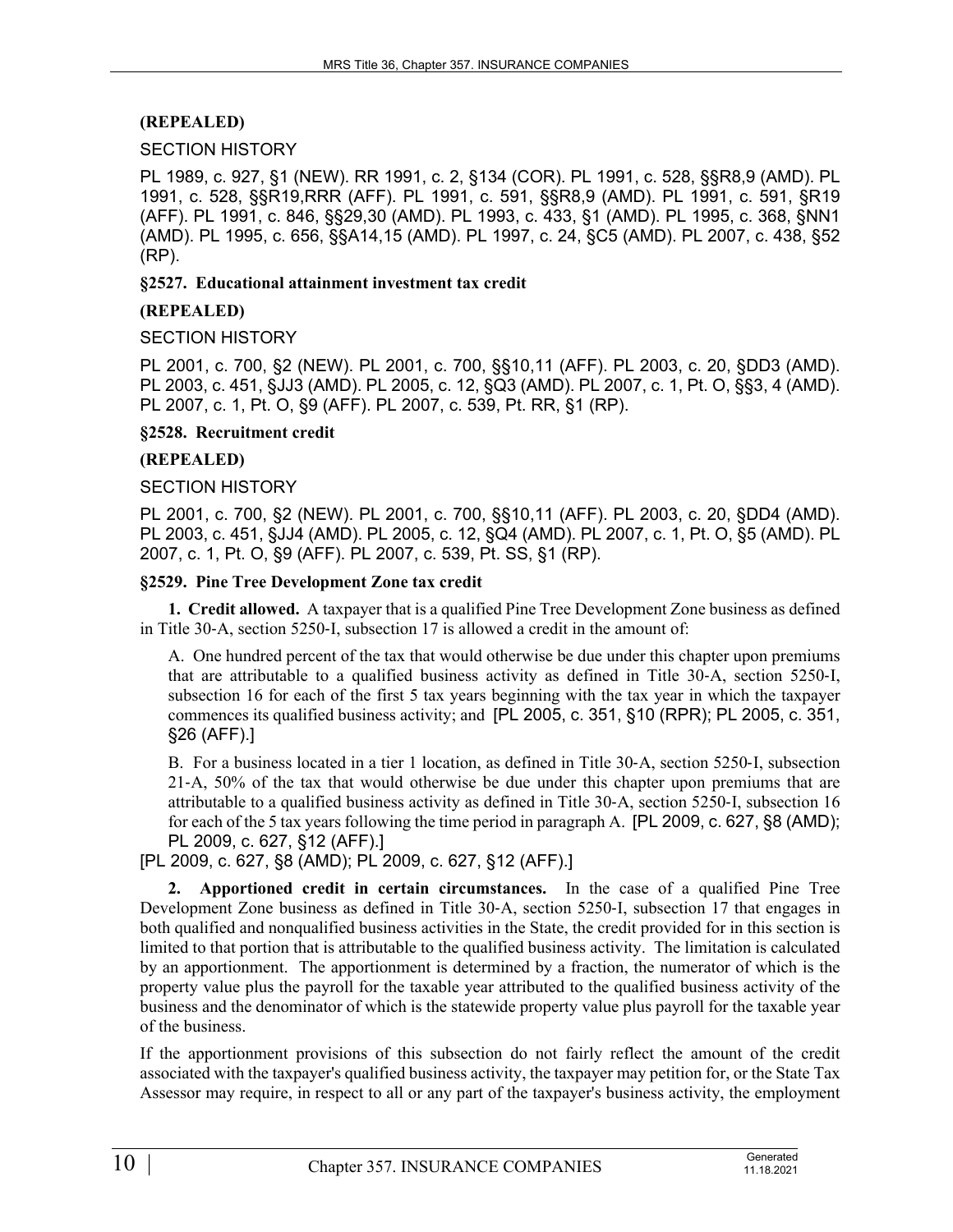of another reasonable method to effectuate an equitable apportionment of the credit associated with the taxpayer's qualified business activity.

[PL 2005, c. 351, §11 (RPR); PL 2005, c. 351, §26 (AFF).]

**3. Limitation.** The credit provided by this section may not be claimed for calendar years beginning on or after January 1, 2034.

[PL 2021, c. 398, Pt. IIII, §5 (AMD).]

**4. Definitions.** As used in this section, unless the context otherwise indicates, the following terms have the following meanings.

A. "Property" means the average value of the taxpayer's real and tangible personal property that is owned or rented and used during the tax period. Property owned by the taxpayer is valued at its original cost. Property rented by the taxpayer is valued at 8 times the net annual rental rate. The net annual rental rate is the annual rental rate paid by the taxpayer. [PL 2005, c. 351, §12 (NEW).]

B. "Payroll" means the total amount paid in this State during the tax period by the taxpayer for compensation, including wages, pretax employee contributions made to a benefit package and employer contributions made to an employee benefit package. [PL 2005, c. 351, §12 (NEW).] [PL 2005, c. 351, §12 (NEW).]

## SECTION HISTORY

PL 2003, c. 451, §NNN4 (NEW). PL 2003, c. 451, §NNN8 (AFF). PL 2003, c. 688, §D4 (AMD). PL 2005, c. 351, §§10-12 (AMD). PL 2005, c. 351, §26 (AFF). PL 2009, c. 627, §§8, 9 (AMD). PL 2009, c. 627, §12 (AFF). PL 2017, c. 440, §11 (AMD). PL 2021, c. 398, Pt. IIII, §5 (AMD).

## **§2530. Maine Life and Health Insurance Guaranty Association credit**

A taxpayer is allowed a credit against the tax otherwise due under this chapter as determined under Title 24‑A, section 4621. [PL 2005, c. 346, §15 (NEW); PL 2005, c. 346, §16 (AFF).]

## SECTION HISTORY

PL 2005, c. 346, §15 (NEW). PL 2005, c. 346, §16 (AFF).

#### **§2531. Taxation of nonadmitted insurance coverage**

**1. Generally.** All gross direct insurance premiums and annuity considerations paid to insurers that do not have certificates of authority to do business in this State issued by the Superintendent of Insurance pursuant to Title 24‑A are subject to taxation in accordance with this section if this State is the insured's home state, as defined in the federal Nonadmitted and Reinsurance Reform Act of 2010, Public Law 111-203, Section 527. This section does not apply to reinsurance premiums paid by an authorized domestic insurer.

[PL 2011, c. 548, §19 (RPR); PL 2011, c. 548, §36 (AFF).]

**2. Rate and incidence of tax.** Except as otherwise provided in section 2519 or 2532, the rate of taxation is 3% of the premiums subject to tax under this section. For all coverage placed in accordance with Title 24-A, chapter 19, the tax must be paid by the surplus lines producer. For all other nonadmitted insurance, the tax must be paid by the insured.

[PL 2011, c. 548, §19 (RPR); PL 2011, c. 548, §36 (AFF).]

**3. Returns.** Except as otherwise provided in accordance with a multistate agreement entered into pursuant to section 2532, every producer holding surplus lines authority in this State shall file a return and pay the tax due in accordance with section 2521‑A and every insured subject to tax in accordance with this section shall file a return and pay the tax due subject to the same requirements as provided in section 2521–A. An insurance agency may elect to collect and pay the tax on surplus lines premiums on behalf of all of its employees who are surplus lines producers and file a single return. [PL 2011, c. 548, §19 (RPR); PL 2011, c. 548, §36 (AFF).]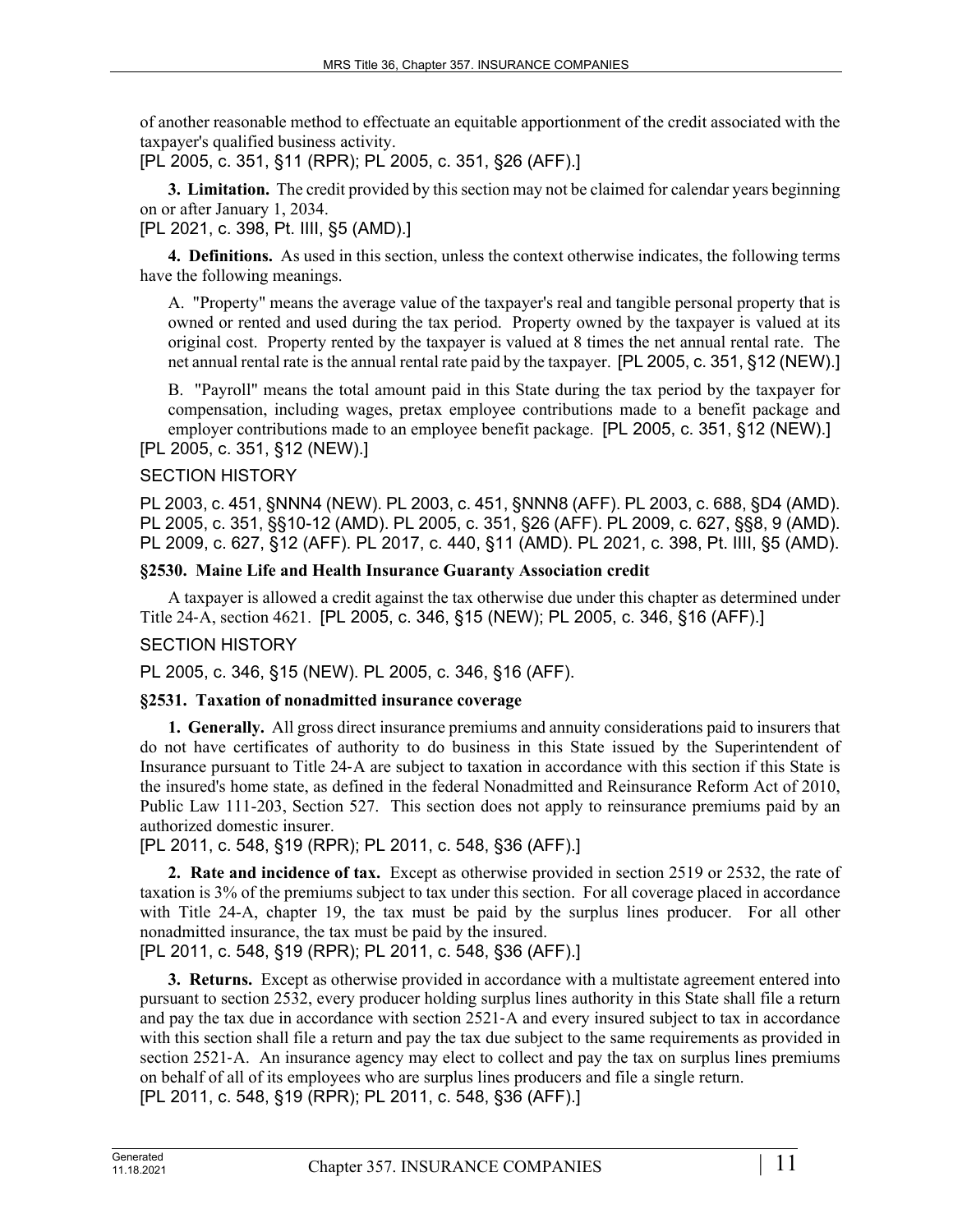## SECTION HISTORY

PL 2011, c. 331, §14 (NEW). PL 2011, c. 331, §§16, 17 (AFF). PL 2011, c. 380, Pt. Q, §5 (NEW). PL 2011, c. 380, Pt. Q, §7 (AFF). PL 2011, c. 453, §4 (NEW). PL 2011, c. 548, §19 (RPR). PL 2011, c. 548, §36 (AFF).

## **§2532. Authority to enter into multistate agreement**

**1. Authority; multistate agreement.** The State Tax Assessor may, after consultation with the Department of Professional and Financial Regulation, Bureau of Insurance, enter into a multistate agreement, in accordance with the federal Nonadmitted and Reinsurance Reform Act of 2010, Public Law 111-203, Section 521, for the reporting of nonadmitted insurance premiums and the collection and allocation of nonadmitted insurance taxes. For any nonadmitted insurance premiums that are subject to taxation by this State and interstate allocation of taxes in accordance with the federal Nonadmitted and Reinsurance Reform Act of 2010, Public Law 111-203, Section 521, the rate of taxation on each participating state's share of the premium must be that state's applicable nonadmitted insurance premium tax rate.

[PL 2011, c. 331, §15 (NEW); PL 2011, c. 331, §§16, 17 (AFF).]

**2. Fiscal analysis; consultation.** The State Tax Assessor may not enter into a multistate agreement pursuant to subsection 1 unless the assessor has:

A. Completed a fiscal analysis of the impact of the agreement that examines the expected effects on the State's gross receipt of premium tax; and [PL 2011, c. 331, §15 (NEW); PL 2011, c. 331, §§16, 17 (AFF).]

B. Concluded, after consultation with representatives of surplus lines insurers, admitted insurers and surplus lines producers, that entering into the agreement:

(1) Is in this State's financial best interest;

(2) Does not significantly increase administrative burden and cost to the State, surplus lines insurers and insureds; and

(3) Is consistent with the requirements of the federal Nonadmitted and Reinsurance Reform Act of 2010, Public Law 111-203. [PL 2011, c. 331, §15 (NEW); PL 2011, c. 331, §§16, 17 (AFF).]

[PL 2011, c. 331, §15 (NEW); PL 2011, c. 331, §§16, 17 (AFF).]

## SECTION HISTORY

PL 2011, c. 331, §15 (NEW). PL 2011, c. 331, §§16, 17 (AFF).

#### **§2533. New markets capital investment credit**

A person that is subject to tax under this chapter, or would be subject to tax under this chapter if it did business or collected premiums or assessments in this State, that holds a qualified equity investment certified by the Finance Authority of Maine pursuant to Title 10, section 1100-Z, subsection 3, paragraph G is allowed a credit equal to the amount determined in accordance with section 5219-HH against the tax otherwise due under this chapter. Section 5219-HH governs the allowance of the credit and limitations on the amount, refundability, carry-over and recapture of the credit. [PL 2011, c. 548, §20 (NEW); PL 2011, c. 548, §35 (AFF).]

#### SECTION HISTORY

PL 2011, c. 548, §20 (NEW). PL 2011, c. 548, §35 (AFF).

#### **§2534. Credit for rehabilitation of historic properties and affordable housing**

A taxpayer is allowed credits against the tax otherwise due under this chapter as determined under sections 5219-BB and 5219-WW. [PL 2019, c. 555, §5 (AMD).]